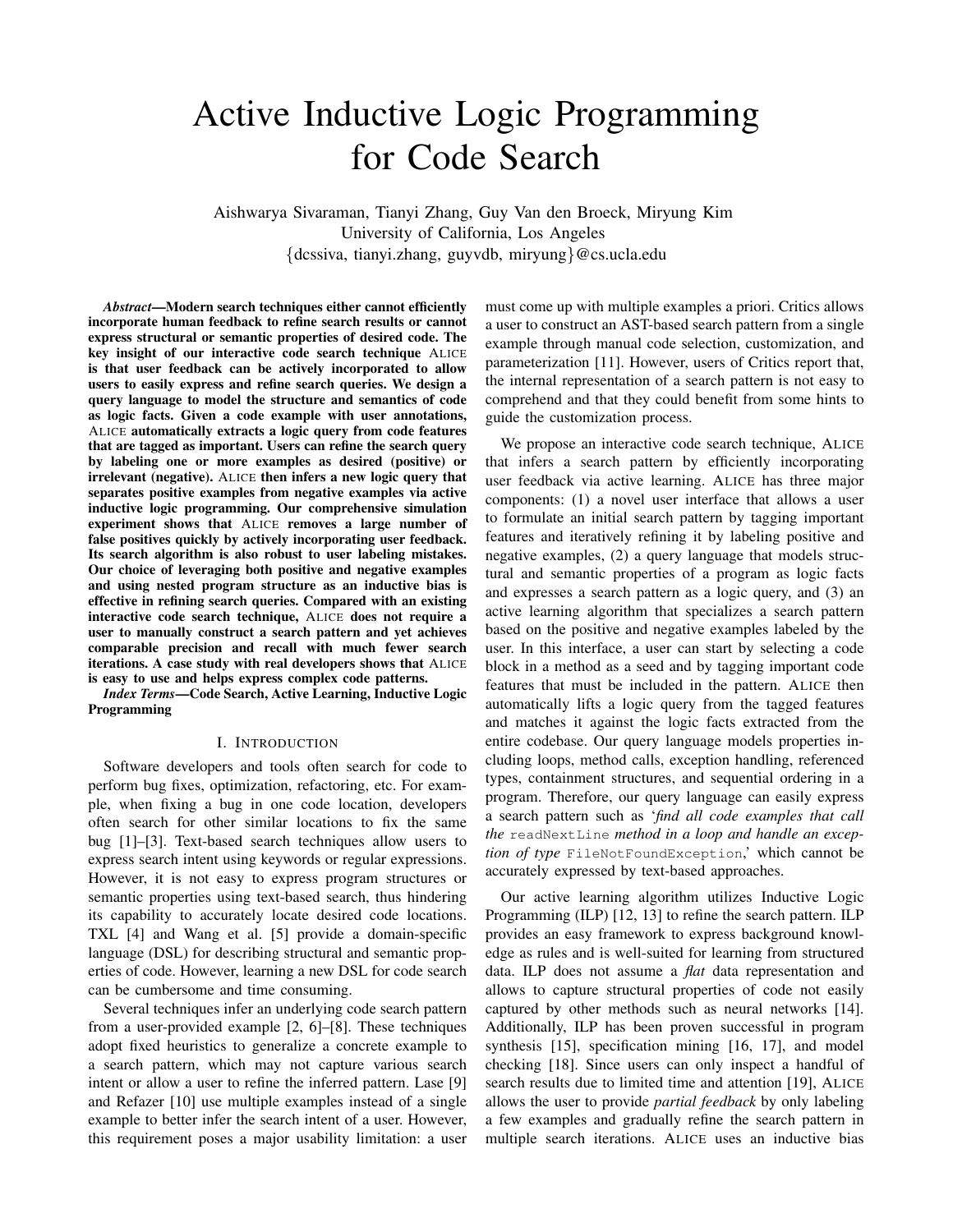

Fig. 1: Bob tags if condition range!=null and if condition this.leadingPtr>=0 as must-have code elements.

to specialize the previous search pattern to separate the labeled positive and negative examples in each iteration. This feedback loop iterates until the user is satisfied with the returned result.

We evaluate ALICE using two benchmarks from prior work [9, 20]. These benchmarks consist of 20 groups of similar code fragments in large-scale projects such as Eclipse JDT. ALICE learns an intended search pattern and identifies similar locations with 93% precision and 96% recall in three iterations on average, when the user initially tags only two features and labels three examples in each iteration.

A comprehensive simulation experiment shows that labeling both positive and negative examples are necessary to obtain the best search results, compared to labeling only positives or only negatives. It is because negative examples quickly reduce the search space, while positive examples are used to capture the search intent. We vary the number of labeled examples and find that labeling more examples in each iteration does not necessarily improve the final search accuracy. This indicates that a user can label only a few in each iteration to reach good accuracy eventually. ALICE thus alleviates the burden of labeling many examples at once, as its active learning can leverage partial feedback effectively. The comparison with an existing technique Critics [11] shows that ALICE achieves the same or better accuracy with fewer iterations.

This human-in-the-loop approach in ALICE opens a door for incorporating user feedback in a variety of software engineering techniques, e.g., bug detection, code optimization, refactoring, etc. For example, a code optimization framework, Casper, searches for Java programs with loops that sequentially iterate over data and translates the loops to semantically equivalent map-reduce programs [21]. However, the search patterns in Casper are hardcoded and cannot be easily expressed by a user. ALICE can aid in such scenarios by allowing a user to interactively construct a search pattern. Our paper makes the following contributions.

```
1 public int getExtendedStartPosition(ASTNode node) {
     2 if (this.leadingPtr >= 0) {
        int[] range = null;
        4 for (int i=0; i<=this.leadingPtr; i++) {
           5 if (this.leadingNodes[i] == node)
           6 range = this.leadingIndexes[i];
 7 }
        8 if (range != null) {
           9 return
10 this.comments[range[0]].getStartPosition() ;
11 1112 }
13 return node.getStartPosition();
14 }
```
Fig. 2: Bob labels this example as positive. This example is syntactically similar to Figure 1, but has a different loop condition i<=this.leadingPtr.

- We present a novel approach called ALICE that integrates active learning and inductive logic programming to incorporate partial user feedback and refine code search patterns. ALICE is instantiated as an Eclipse plug-in and the tool is available online.<sup>1</sup>
- We conduct a comprehensive simulation experiment that investigates the effectiveness of ALICE using different inductive biases, different numbers of labeled examples, and different numbers of annotated code features. An additional robustness experiment shows that our search algorithm is resilient to labeling mistakes by flagging contradictory examples labeled by a user.
- We conduct a case study with real developers, demonstrating that participants can easily interact with ALICE to search desired code by simply inspecting and labeling code examples. On average, each participant labels two examples in each search iteration and spends about 35 seconds on each example.

# II. MOTIVATING EXAMPLE

This section describes the code search process using ALICE with a real-world example drawn from Eclipse Java Development Toolkit (JDT). Eclipse JDT provides basic tools and library APIs to implement and extend Eclipse plug-ins. As an Eclipse JDT developer, Bob wants to update the getLeadingComments method (Figure 1) to return an empty Comment array when there are no leading comments, instead of returning null, which may cause a NullPointerException in a caller method. Before modifying the code, Bob wants to check other similar locations.

Bob could use a text-based search tool to find other code fragments similar to the getLeadingComments method. For example, Bob could use Comment and arrayCopy as keywords to find code locations that reference the Comment type and call the arrayCopy method. Such text-based techniques are prone to return a large number of search results, many of which merely contain the same keywords but have significantly different code structures or irrelevant functionality. In the JDT codebase, searching with the

```
<sup>1</sup>Our tool and dataset are available at
```
https://github.com/AishwaryaSivaraman/ALICE-ILP-for-Code-Search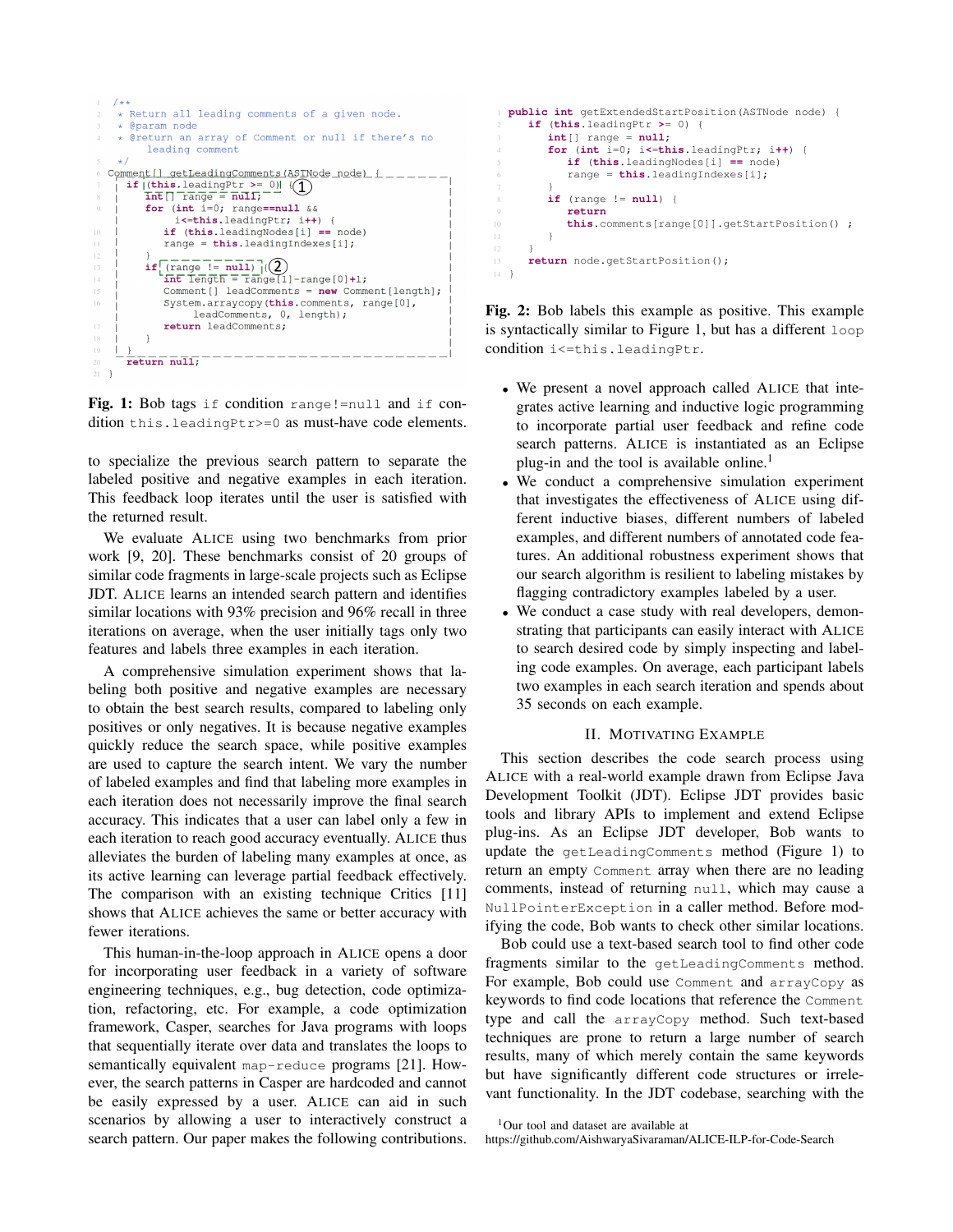```
1 public void checkComment() {
 2 \cdot \cdot \cdot3 if (lastComment >= 0) {
     4 this.modifiersSourceStart =
          this.scanner.commentStarts[0];
     6 while (lastComment >= 0 &&
          this.scanner.commentStops[lastComment] < 0)
          lastComment--;
     7 if (lastComment >= 0 && this.javadocParser !=
          null) {
       8 if (this.javadocParser.checkDeprecation(
          9 this.scanner.commentStarts[lastComment],
10 this.scanner.commentStops[lastComment] - 1)) {
11 checkAndSetModifiers(AccDeprecated);
13 this.javadoc = this.javadocParser.docComment;
16 }
```
Fig. 3: Bob labels this example as negative. Though it has a similar if check lastComment>=0, its program structure is significantly different from Figure 1.

arrayCopy keyword returns 1854 method locations. It is prohibitively time-consuming to inspect all of them. Prior work has shown that developers only inspect a handful of search results and return to their own code due to limited time and attention [19, 22, 23].

To narrow down the search results, it would be useful to describe the structural properties of getLeadingComments. For example, a code snippet must contain an if condition that checks for  $>=0$  and contain a loop inside the  $if$  block. Instead of requiring a user to prescribe such a structural pattern manually, ALICE enables the user to tag important code features and label positive vs. negative examples instead.

Iteration 1. Select a Seed Example and Annotate Important Features. Bob first selects a code block of interest in the getLeadingComments method (lines 7-19 in Figure 1). He *annotates* an if condition, range!=null  $(2)$  in Figure 1), as a code element that must be included in the search pattern, since he posits that similar locations would have a null check on the range object. Such must-have code elements are colored in green. ALICE then automatically constructs a search query based on the selected code and annotations. Since other developers may rename variables in different contexts, ALICE generalizes the variable name range in the tagged if condition to match a null check on any variable. Among all 12633 Java methods in the Eclipse JDT codebase, ALICE returns 1605 methods with a null check, which are too many to examine. Bob now has two choices. He can annotate more features or label a few examples to reduce the search results. Bob tags another if condition, this. leading Ptr>=0, as another must-have element  $(1)$ in Figure 1). The field name leadingPtr is also generalized to match any variable name. ALICE refines the previous query and returns ten methods that both perform a null check and contain an if condition checking, if a field is no less than 0. The query is shown below and its syntax is detailed in Section III-D.



Fig. 4: Bob labels some examples as desired and some as irrelevant. Green (3) indicates newly returned examples, Red 2 indicates a previously marked negative examples, and Cyan (1) indicates a previously marked positive example.

```
query(X) :- methoddec(X),
  contains(X, IF<sub>0</sub>), iflike(IF<sub>0</sub>, "this. *>=0"),
  contains(X, IF<sub>2</sub>), iflike(IF<sub>2</sub>, ".*!=null").
```
Iterations 2 to N. Active Learning by Labeling Positive and Negative Examples. After inspecting two examples returned from the previous iteration, Bob labels one example (Figure 2) as positive and another one (Figure 3) as negative. Bob labels Figure 3 as irrelevant, since this example has similar if conditions (line 3), but does not compute the range of a code comment or returns a range. By incorporating this feedback, ALICE learns a new query that includes a unique structural characteristic—*the null check is contained by the if check for an index field greater or equal to 0* that appears in both the initially selected example and the positive example but not in the negative example, as shown below. As a result, ALICE narrows down to six examples  $(3)$  in Figure 4). A user can further refine the search query and continue to iterate by labeling examples. As ALICE uses a top-down search algorithm to *specialize* its search results in each iteration, the resulting set is always a subset of the previous results.

```
query(X) :- methoddec(X),
   contains(X, IF<sub>0</sub>), iflike(IF<sub>0</sub>, "this. *>=0"),
   contains(IF<sub>0</sub>, IF<sub>2</sub>), iflike(IF<sub>2</sub>, ".*!=null").
```
# III. APPROACH

# *A. Machine Learning Approach*

Traditional code search techniques retrieve code examples by matching user-specified patterns. In contrast, ALICE's central thesis is that such patterns need not be fully specified by the user, and can instead be induced from specific user interactions. This is fundamentally a machine learning approach to code search: the intended pattern is a hypothesis that is learned from data. To achieve this goal, ALICE integrates several learning paradigms.

First, it requires labels that categorize code examples as either matching the intended hypothesis or not. Classical supervised learning would require the user to provide prohibitively many labels. ALICE, therefore, employs *active learning* [24], where the learner has the ability to present some unlabeled examples to the user during learning and ask to provide a label. In a well-designed active learning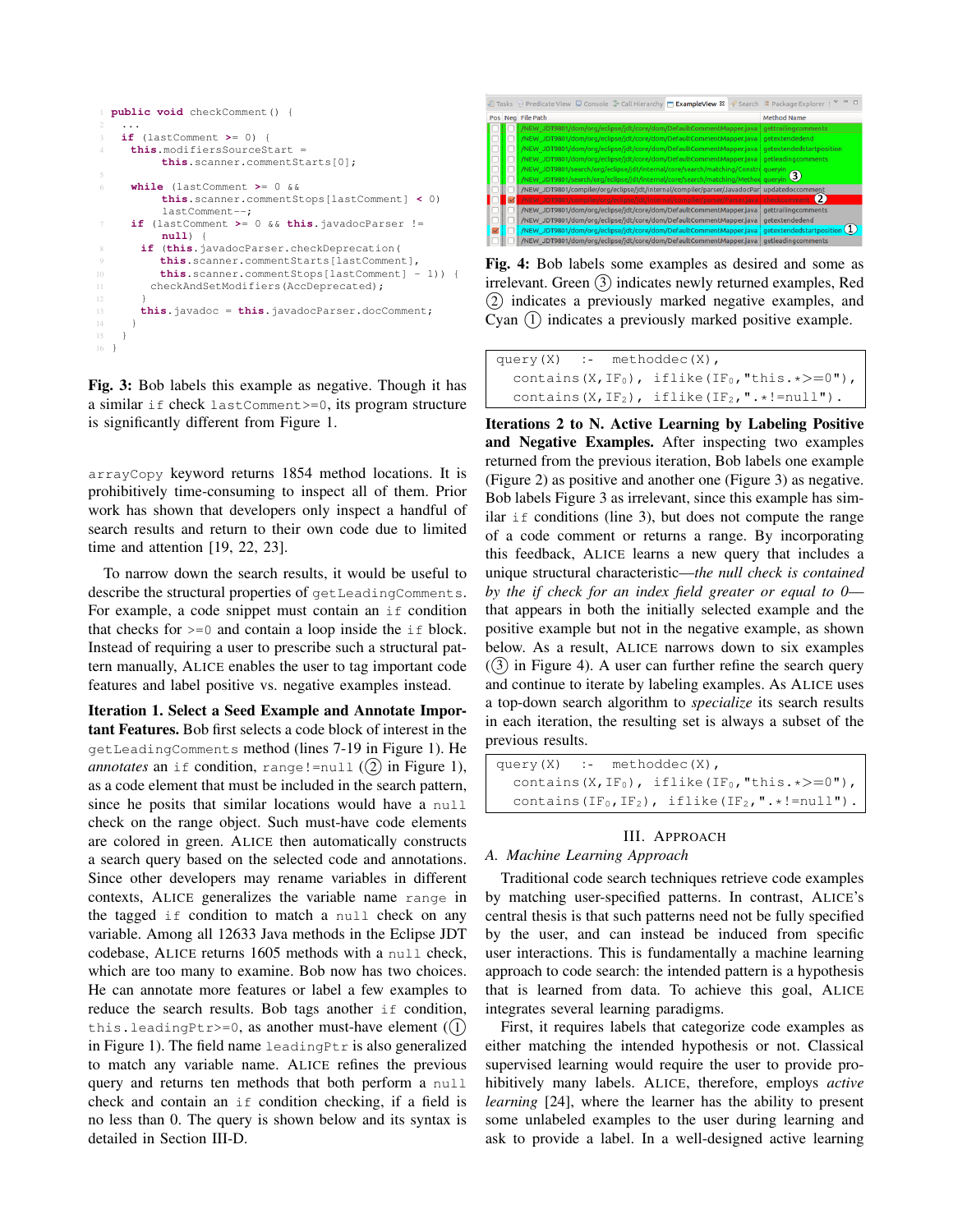setup, the user only needs to provide a minimal number of labels for the learner to reliably find the correct hypothesis.

Second, most machine learning approaches represent data as feature vectors, which cannot easily express the structure of source code. *Inductive logic programming* (ILP) [12, 25] is a form of relational learning that supports structured data encoded as logical facts. In particular, ALICE uses the logical predicates listed in the first column of Table I to represent each code example in a factbase. The next section describes this process in detail.

Given that the data is now in a suitable form, ILP aims to learn a hypothesis by constructing a logical (Prolog [26]) query that returns exactly those code IDs that the user is searching for. Queries in ALICE are represented as definite clauses. For example, in the queries shown in Section II, we are looking for values of the logical variable X for which the body of the query is true. The body is true if there exists a value for the remaining logical variables (uppercase), such that each atom in the body is also found in the factbase. The process of learning a query is centered around two operations: *generalization* and *specialization*. Generalization changes the query to return more results, e.g., removing atoms from the body, or replacing constants with variables. Specialization is the reverse operation, yielding a query with fewer results. An ILP learner uses these operations to search the space of all hypotheses for the right one.

Finally, even with active learning, ALICE operates in a regime where little labeled data is available. We know from learning theory that this is only possible when the learner has a strong *inductive bias*. That is, the learner already incorporates a lot of knowledge about the learning task, before even seeing the data. We address this in three ways. First, ILP affords the specification of declarative background knowledge, which helps to create a more meaningful inductive bias as it applies to code search. Table II shows AL-ICE's background knowledge, which enables ALICE to use additional predicates to construct richer queries. Second, we allow the user to annotate important code features in order to obtain a stronger inductive bias. Third, ALICE adopts a specialization procedure that is specifically designed to capture different program structures to strengthen the inductive bias. We implement our own realtime ILP system based on the high-performance YAP Prolog engine [27].

#### *B. Logic Fact Extraction*

ALICE creates a factbase from a given code repository using the predicates described in Table I. It parses program files to Abstract Syntax Trees (ASTs) and traverses the ASTs to extract logic facts from each method. Predicates if and loop capture the control flow within a method; methodcall represents the relationship between a method and its caller; exception captures the type of handled exceptions; type captures the type of defined and used variables; contains describes the relationship between each AST node and its parent recursively; before captures the sequential ordering of AST nodes. Specifically, before(id<sub>1,</sub>id<sub>2</sub>) is

TABLE I: Predicates in Logical Representation

| <b>Fact Predicates</b>                                                                                                                             | <b>Rule Predicates</b>                                                         |
|----------------------------------------------------------------------------------------------------------------------------------------------------|--------------------------------------------------------------------------------|
| if(ID, COND)<br>loop(ID, COND)<br>parent(ID, ID)<br>next(ID, ID)<br>methodcall(ID, CALL)<br>type(ID, NAME)<br>exception(ID, NAME)<br>methoddec(ID) | iflike(ID, REGEX)<br>looplike(ID, REGEX)<br>contains(ID, ID)<br>before(ID, ID) |

TABLE II: Background Knowledge

|                                                   | Prolog Rules   |                                                                          |
|---------------------------------------------------|----------------|--------------------------------------------------------------------------|
| iflike(ID, REGEX)                                 | $\mathbf{I} =$ | if(ID, COND),<br>regex_match(COND, REGEX).                               |
| looplike(ID, REGEX)                               | $\mathbb{I}$ – | loop(ID, COMP),<br>regex match(COND, REGEX).                             |
| $contains(ID_1, ID_2)$                            | $\mathbf{I}$   | $parent(ID_1, ID_2).$                                                    |
| contains $(ID_1, ID_3)$                           | $\ddot{ }$ $-$ | $parent(ID_1, ID_2),$<br>$contains(ID_2, ID_3).$                         |
| $before(ID_1, ID_2)$<br>before( $ID_1$ , $ID_3$ ) |                | $next(ID_1, ID_2).$<br>$next(ID_1, ID_2),$<br>before( $ID_2$ , $ID_3$ ). |

true, when node  $id_1$  comes before node  $id_2$  in preorder traversal while excluding any direct or transitive containment relationship. For Figure 1,  $loop(loop_1,$ "range==null && i<=this.leadingPtr") comes before if(if<sub>2</sub>, "range!=null") creating before(loop<sub>1</sub>,  $if_2$ ). Ground facts are then loaded into a YAP Prolog engine [27] for querying.

## *C. Generalization with Feature Annotation (Iteration 1)*

When a user selects a code block of interest, ALICE generates a specific query which is a conjunction of atoms constructed using the predicates in Table I. Each atom in the query is grounded with constants for its location ID and value representing the AST node content. ALICE replaces all ID constants in the query with logical variables to generate an initial candidate hypothesis  $h_0$ . For example, one ground atom in the query is of the form if(if,"range!=null") and its variablized atom is of the form  $if(IF, "range != null").$  To find more examples, ALICE generalizes the hypothesis by dropping atoms in  $h_0$ other than the user annotated ones, producing  $h_1$ .

Regex Conversion. ALICE further abstracts variable names in  $h_1$  to identify other locations that are similar but have different variable names. ALICE converts predicates if and loop to iflike and looplike respectively. As defined in Table II, iflike and looplike are background rules that match a regular expression (REGEX) with ground conditions (COND) in the factbase. For instance, each variable name in loop(ID, "range==null  $&\&i<=$  this.leadingPtr") is converted from a string constant to a Kleene closure expression, generating looplike(ID,".\*==null  $&\&$ .\*<=this.\*"). The output of this phase is a generalized query  $h_2$  and a set of code examples that satisfy this query. This example set is displayed in the *Example View* in Figure 4.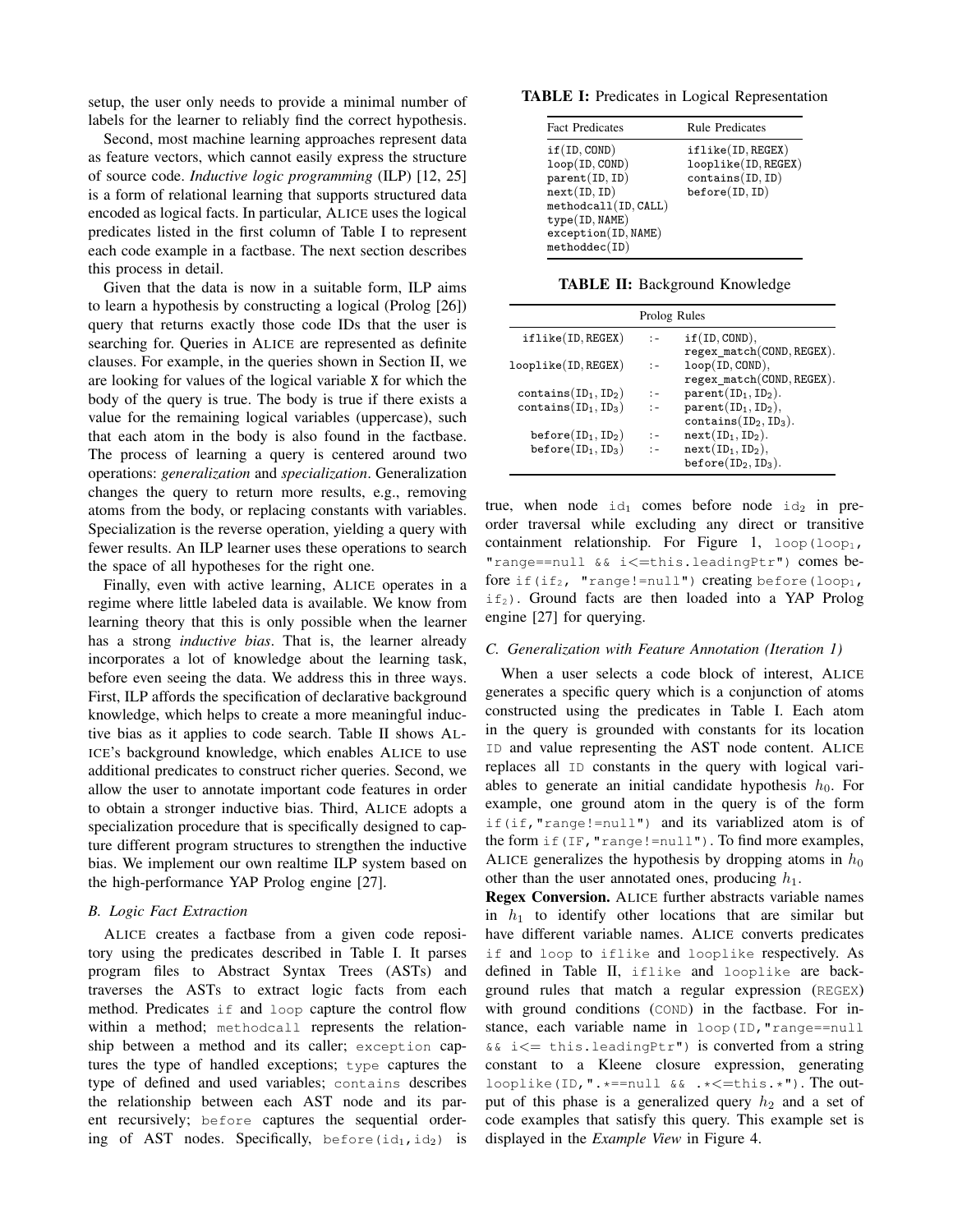# *D. Specialization via Active Learning (Iterations 2 to N)*

In each subsequent search iteration, given the set of positive examples  $(P)$  and the set of negative examples  $(N)$ labeled by a user, the previous hypothesis  $h_{i-1}$ , which is a conjunction of atoms, is *specialized* to  $h_i$  by adding another atom to exclude all negatives while maximally covering positives. The specialization function is defined below.

$$
\begin{aligned} \text{Specialize}(h_{i-1}, P, N) &= \underset{h_i}{\text{argmax}} \sum_{p \in P} [p \models h_i] \\ \text{such that } h_i \models h_{i-1} \text{ and } \forall n \in N, n \not\models h_i \end{aligned}
$$

Suppose all positive examples call foo and all negative examples call bar instead of foo. We add a new atom calls (m, "foo") to specialize  $h_{i-1}$ , which distinguishes the positives from the negatives. As a design choice, our active ILP algorithm is *consistent* (i.e., not covering any negative example) but is not *complete* (i.e., maximally satisfying positive examples). Our learning algorithm is monotonic in that it keeps adding a new conjunctive atom in each search iteration. This specialization procedure always returns a subset of the previous search results obtained by  $h_{i-1}$ . This feedback loop continues to the  $n$ -th iteration until the user is satisfied with the search results.

Given the large number of candidate atoms, *inductive bias* is required to guide the specialization process of picking a discriminatory atom. ALICE implements three inductive biases, which are described below. The effectiveness of each bias is empirically evaluated in Section IV.

- Feature Vector. This bias considers each code block to have a *flat* structure. The feature vector bias does not consider the nested structure or sequential code order. It specializes by adding a random atom that reflects the existence of loops, if checks, method calls, types, or exceptions in the code block. It is used as the baseline bias in the evaluation since it does not utilize any structural information such as containment and ordering.
- Nested Structure. This bias utilizes the containment structure of the seed code example to add atoms. In addition to adding an atom corresponding to the AST node, the bias adds a contains predicate to connect the newly added atom to one that already appears in the query. Consider an AST with root node A, whose children are  $B$  and  $C$ ;  $B$  has children  $D$  and  $E$ , and  $C$  has child  $F$ . Suppose that  $h$  includes an atom referring to  $B$ . Then based on the containment relationships, ALICE selects one of  $D$  or  $E$  to specialize the query for the next iteration, not F. If there are no available children, or if this query fails to separate positives from negatives, it falls back to the parent of  $B$  or its further ancestors to construct the next query. We choose this nested structure bias as default since it empirically achieves the best performance (detailed in Section IV-A).
- Sequential Code Order. This bias uses sequential ordering of code in the seed example to determine which atom to add next. Consider an example AST with root node  $A$  and children  $B$  and  $C$ ;  $C$  itself has children

D and E. Atoms before( $B, D$ ), before( $B, C$ ), and before  $(B, E)$  are generated according to the rules in Table II. Given a query that contains atoms referring to  $B$ , ALICE now chooses one of  $C$ ,  $D$ , or  $E$ , to connect to  $B$  using the before predicate, and adds this node to the query. If there are no available atoms to add, or if this query fails to separate positives from negatives, it falls back to the original feature vector bias.

An alternative approach is to carry out logical generalization where we generate a query by generalizing positive examples and taking the conjunction with the negation of negative example generalization. As a design choice, we do not allow negations in our query for realtime performance, since supporting negations would significantly increase the search space and execution time.

# IV. SIMULATION EXPERIMENT

We systematically evaluate the accuracy and effectiveness of ALICE by assessing different search strategies and by simulating various user behaviors.

Dataset. We use two complementary sets of similar code fragments as the ground truth for evaluation, as shown in Table III. The first dataset is drawn from the evaluation data set of LASE [9]. This dataset consists of groups of syntactically similar code locations in Eclipse JDT and SWT, where developers need to apply similar bug fixes. We select groups with more than two similar locations, resulting in 14 groups in total. Each group contains an average of five similar code fragments and each fragment contains a median of 24 lines of code, ranging from 3 to 648. ALICE extracts an average of 670K logic facts from each repository. The second data set is from the evaluation dataset of Casper [20], an automated code optimization technique. This dataset consists of groups of similar code fragments that follow the same data access patterns (e.g., a sequential loop over lists) and can be systematically optimized by Casper. By evaluating ALICE with both datasets, we demonstrate that ALICE is capable of accurately and effectively searching code in two different usage scenarios—bug fixing and code optimization. Because the second data set includes only the relevant files not the entire codebase, we cannot reliably assess the rate of false positives. Hence we exclude this second dataset when assessing the impact of individual biases, annotations, and labeling effort in Sections IV-A, IV-B, IV-C, and IV-D.

Experiment environment. All experiments are conducted on a single machine with an Intel Core i7-7500U CPU (2.7GHz, 2 cores/4 threads, x64 4.13.0-31-generic), 16GB RAM, and Ubuntu 16.04 LTS. We use YAP Prolog (version 6.3.3), a high-performance Prolog engine [27] to evaluate search queries.

We write a simulation script to randomly select a code fragment in each group as the seed example. In the first iteration, the script randomly tags  $k$  important features that represent control structures, method calls, and types in the seed example. In each subsequent iteration, it simulates the user behavior by randomly labeling  $n$  examples returned in the previous iteration. If a code example appears in the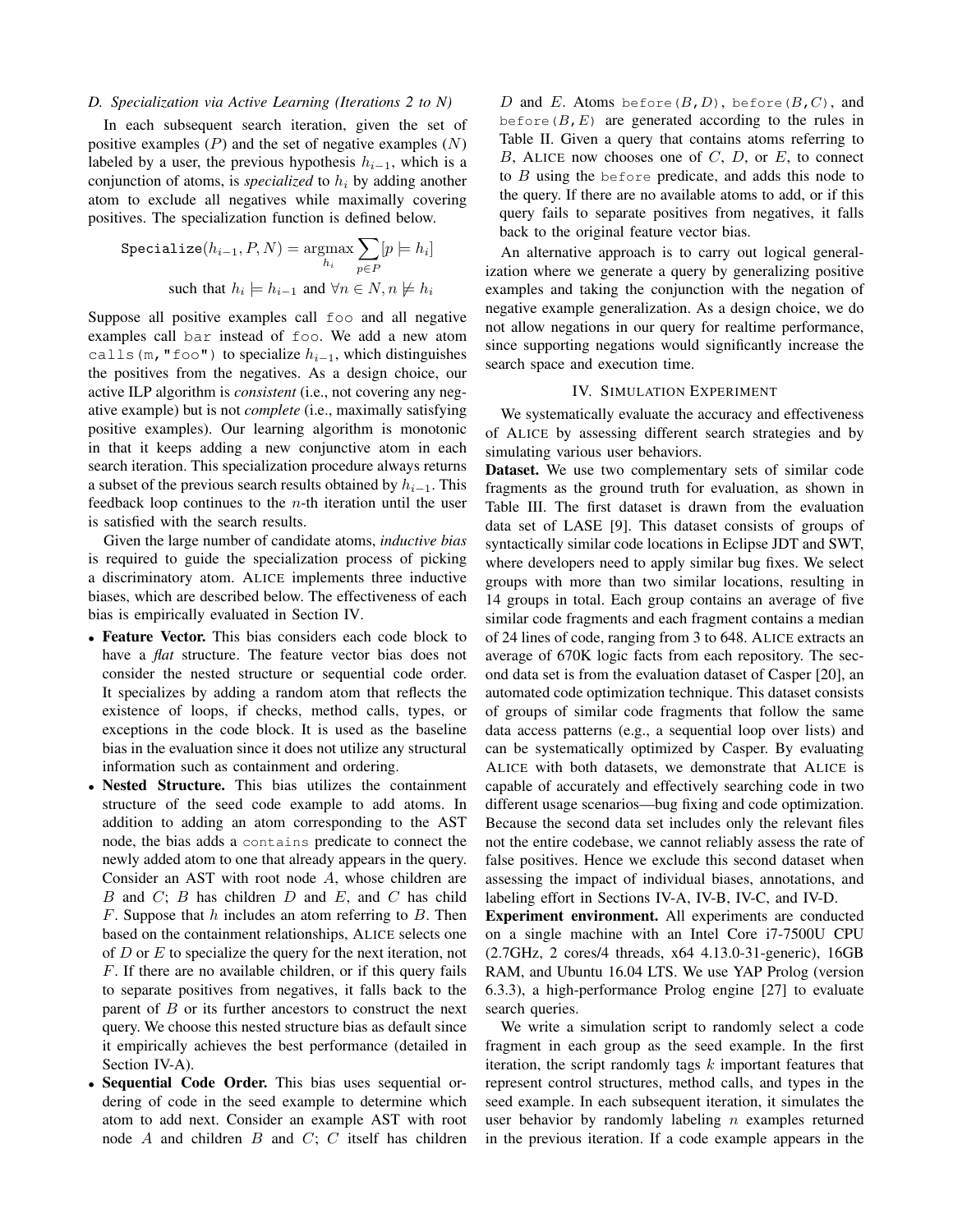|                                                        | Groups                                       |                                                    |                                                      |                                                      |                                                      | Repo Revision                        | #Methods                                     | <b>Factbase Size</b> |       |        |
|--------------------------------------------------------|----------------------------------------------|----------------------------------------------------|------------------------------------------------------|------------------------------------------------------|------------------------------------------------------|--------------------------------------|----------------------------------------------|----------------------|-------|--------|
| ID                                                     | LOC                                          | Snippets                                           | Precision                                            | Recall                                               | F1                                                   | #Iterations                          | Query Length                                 |                      |       |        |
| 1                                                      | 14                                           | $\overline{4}$                                     | 1.0                                                  | 0.75                                                 | 0.86                                                 | 3                                    | 12                                           | <b>JDT 9801</b>      | 12633 | 541360 |
| $\overline{2}$<br>3                                    | 44<br>648                                    | 9<br>5                                             | 1.0<br>1.0                                           | 0.91<br>0.92                                         | 0.95<br>0.96                                         | 3<br>$\overline{c}$                  | 11<br>11                                     | JDT 10610            | 13165 | 570049 |
| $\overline{4}$<br>5<br>6                               | 8<br>47<br>11                                | 6<br>3<br>7                                        | 1.0<br>1.0<br>1.0                                    | 1.0<br>1.0<br>1.0                                    | 1.0<br>1.0<br>1.0                                    | 4<br>4<br>$\overline{c}$             | 18<br>13<br>12                               | SWT 16739            | 35863 | 918818 |
| $\overline{7}$<br>8<br>9<br>10<br>11<br>12<br>13<br>14 | 19<br>3<br>18<br>28<br>112<br>30<br>34<br>18 | 3<br>6<br>5<br>10<br>4<br>3<br>3<br>$\overline{7}$ | 1.0<br>1.0<br>1.0<br>1.0<br>1.0<br>1.0<br>1.0<br>1.0 | 1.0<br>1.0<br>1.0<br>1.0<br>1.0<br>1.0<br>1.0<br>1.0 | 1.0<br>1.0<br>1.0<br>1.0<br>1.0<br>1.0<br>1.0<br>1.0 | 3<br>5<br>3<br>4<br>3<br>5<br>3<br>3 | 11<br>18<br>11<br>13<br>17<br>11<br>15<br>12 | SWT 3213515          | 20899 | 663980 |
| Average                                                | 74                                           | 5                                                  | 1.0                                                  | 0.97                                                 | 0.98                                                 | 3.4                                  | 13                                           |                      | 20640 | 673551 |
| 15                                                     | 10                                           | 11                                                 | 1.0                                                  | $1.0\,$                                              | 1.0                                                  | $\mathbf{1}$                         | 5                                            | Arith                | 31    | 316    |
| 16                                                     | 16                                           | 6                                                  | 1.0                                                  | 1.0                                                  | 1.0                                                  |                                      | 5                                            | $Big\lambda$         | 15    | 498    |
| 17<br>18                                               | 9<br>37                                      | 6<br>2                                             | 1.0<br>1.0                                           | 0.66<br>1.0                                          | 0.8<br>1.0                                           | $\overline{c}$                       | 3<br>$\overline{\phantom{0}}$                | Phoenix<br>30        |       | 783    |
| 19<br>20                                               | 6<br>9                                       | 3<br>$\overline{c}$                                | 0.3<br>0.2                                           | 1.0<br>1.0                                           | 0.46<br>0.33                                         |                                      | 3<br>3                                       | <b>Stats</b>         | 60    | 1343   |
| Average                                                | 15                                           | 5                                                  | 0.75                                                 | 0.94                                                 | 0.76                                                 | 1.1                                  | $\overline{4}$                               |                      | 34    | 735    |
| <b>Total Average</b>                                   | 56                                           | 5                                                  | 0.93                                                 | 0.96                                                 | 0.92                                                 | 2.7                                  | 11                                           |                      | 10337 | 337143 |

TABLE III: Simulation Experiment Dataset and Results Summary

ground truth, it is labeled as positive. Otherwise, it is labeled as negative. The script terminates if no more examples can be labeled in a new search iteration. To mitigate the impact of random choices, we repeat the simulation ten times and report the average numbers for each group.

Result summary. Table III summarizes the precision, recall, and F1 score of ALICE in the final search iteration. When setting  $k$  and  $n$  to two and three respectively, ALICE empirically achieves the best result, which we detail in Sections IV-C and IV-D. On average, ALICE successfully identifies similar code locations with 93% precision and 96% recall in 2.7 search iterations. ALICE achieves 100% precision and 97% recall in the first dataset, while it achieves 75% precision and 94% recall in the second dataset. The reason is that the second dataset contains code fragments that loop over a double array with no write to output operations, which is a semantic constraint imposed by Casper [20] for loop optimization. However, ALICE does not learn predicates that differentiate read and write operations on an array and therefore returns a large number of code fragments that write double arrays in a loop, which leads to low precision.

In the first search iteration, 138 methods are returned by ALICE on average (median: 23 and maximum: 2352). This set is large, motivating our approach to leverage partial feedback (i.e., only three labeled examples at a time) as opposed to labeling all returned results at once. ALICE effectively incorporates partial feedback to reduce the number of returned examples by 93% in the second iteration. Since ALICE adopts a top-down search process and always starts with a general query, the initial search result tends to include

all code locations in the ground truth. Therefore, the first search iteration often starts with 100% recall and relatively low precision. The precision then improves gradually, as the query is specialized to eliminate false positives in the search results. In Table III, column query length represents the number of atoms in the final query. On average the query length inferred by ALICE contains 11 atoms.

## *A. Impact of Inductive Bias*

During query specialization, an inductive bias is used to effectively navigate the space of all hypotheses. We evaluate the effectiveness of each of the three implemented inductive biases discussed in Section III-D: (1) feature vector, (2) nested structure, and (3) sequential order.



Fig. 5: Precision of ALICE using different inductive biases

Figures 5 and 6 show the effectiveness of each bias in terms of precision and recall, averaged across ten runs. Overall, the nested structure bias converges fast by taking fewer iterations to reach the highest F1 score. The sequential order bias performs better than the feature vector bias, converging in six iterations as opposed to seven. Although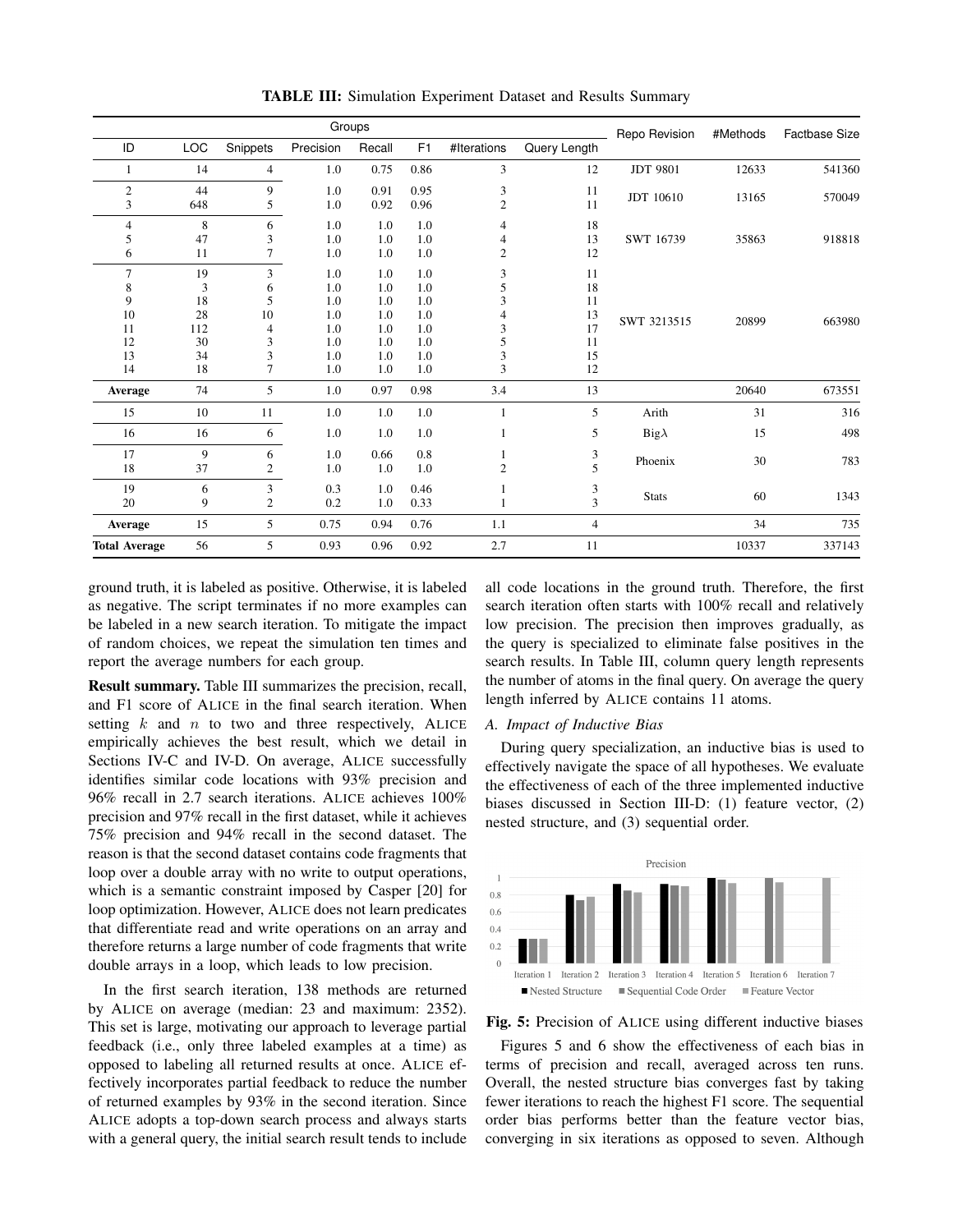

Fig. 6: Recall of ALICE using different inductive biases

both the sequential order bias and the nested structure bias perform well in terms of precision, encountering the same sequential order between statements or methods is not common in the data set. Therefore, the sequential order bias has a lower recall. The nested structure bias adds atoms based on containment relationships and hence it filters out false positives early and converges faster.

```
checkWidget ();
2 if (!parent.checkData (this, true)) error
     (SWT.ERROR_WIDGET_DISPOSED);
3 return font != null ? font : parent.getFont ();
```
Fig. 7: A code snippet from Group 8 in Table III



Fig. 8: Precision with different types of labeled examples



Fig. 9: Recall with different types of labeled examples

Consider Figure 7, taken from group 8 in Table III. The first iteration returns 90 examples when annotating checkData and error. The feature vector bias takes six iterations; the sequential order bias takes five; and the nested structure bias takes four. This is because the feature vector bias learns a query that describes calls to checkData, checkWidget, and error regardless of their structure and order. In contrast, the sequential bias finds code that calls checkWidget before error and getFont. The nested structure bias finds code that calls checkData within an if statement, which respects the structure of the selected

TABLE IV: Varying # of tagged features in the first iteration

|           | 1 Feature | 2 Features | 3 Features | 4 Features |
|-----------|-----------|------------|------------|------------|
| Precision | 0.16      | 0.47       | 0.68       | 0.80       |
| Recall    | 0.91      | 0.86       | 0.80       | 0.78       |

block. We find that a *flat* representation of code as a feature vector is not powerful enough to effectively capture the search intent in a few iterations. We need to incorporate the rich structural information already available in the code to achieve desired performance.

# *B. Labeling Positives and Negatives*

To quantify the effect of using different types of labeled code examples, we assess ALICE in three different conditions during query specialization—(1) incorporating both positive and negative examples, (2) considering negative examples only, and (3) considering positive examples only.

Figures 8 and 9 compare the precision and recall in different conditions. When considering negative examples only, ALICE achieves a high precision while converging in five iterations, whereas considering positives only takes more iterations to converge with lower precision. This is because ALICE often starts with a general query in the first search iteration, resulting in a large number of search results that contain many false positives. Hence, it is essential to label several negatives to eliminate those false positives quickly. However, if we do not label any positives, we are likely to remove some true positives as well. This is reflected in the recall, where giving negative examples only has the least recall. Therefore, an optimal choice would be to use both positive and negative examples while iteratively specializing the query, which justifies the design of ALICE.

#### *C. Varying the Number of Annotated Features*

Table IV summarizes the average precision and recall right after feature annotation, when varying the number of annotations from one to five. These features are randomly selected from the control structures, method calls and types in the seed example, and the results are averaged over ten runs. The result suggests that annotating more code elements in the seed example can more precisely express the search intent and thus increase the precision. However, the recall is negatively impacted by increasing the number of annotations. When the simulation experiment chooses more features, it is likely to choose features that are not shared across expected code fragments in the ground truth. Thus, the initial search query becomes too specific and therefore misses some expected code fragments. Let us consider the two similar but not identical code examples in Section II (Figures 1 and 2). If a user tags range==null&&i $\le$ =this.leadingPtr (line 9 in Figure 1) as important, the recall decreases since the expected code example in Figure 2 does not contain this feature. Though a real user can annotate any number of code elements, our experiment shows that tagging two code elements leads to the optimal precision and recall.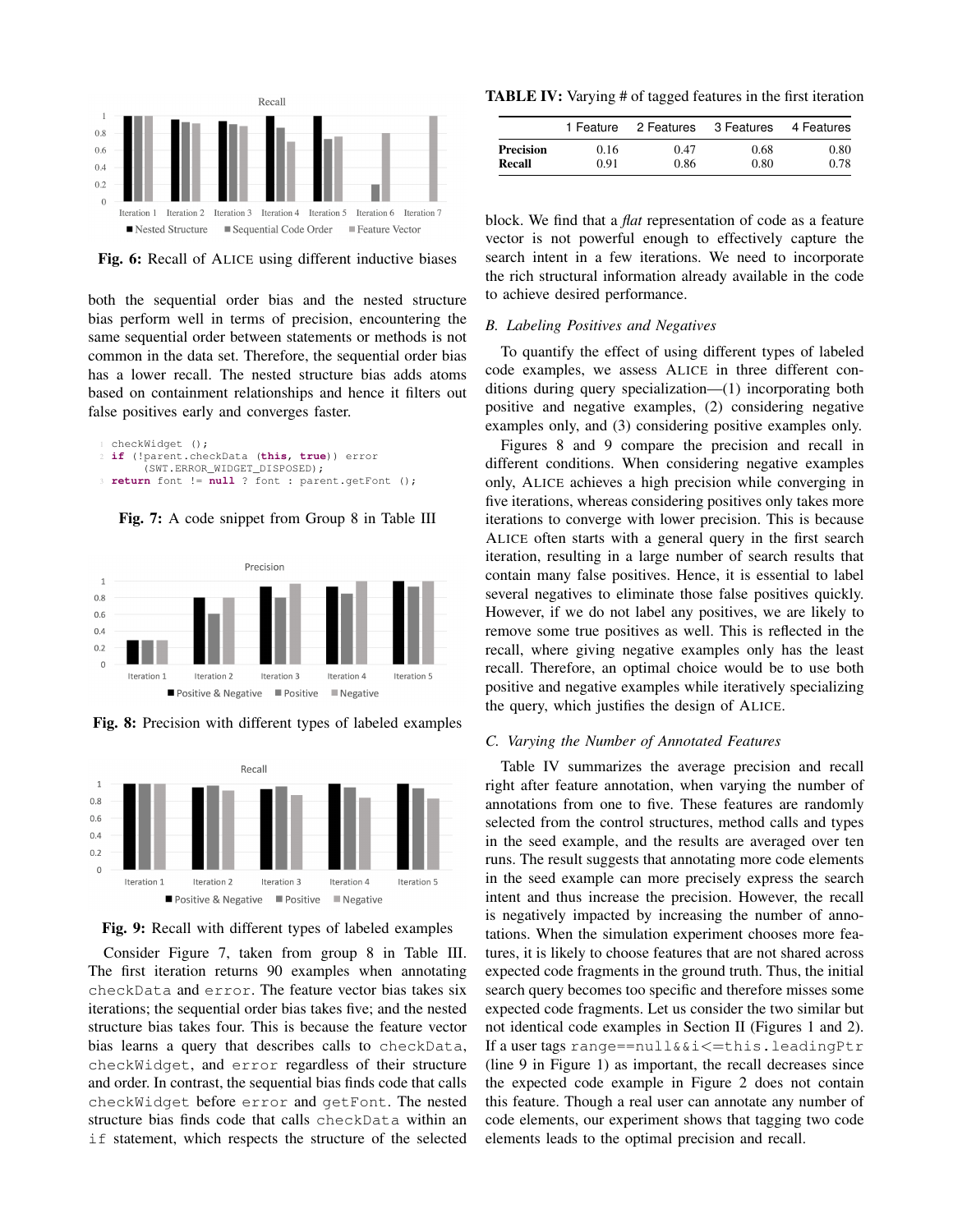TABLE V: Varying # of labeled examples in each iteration



Fig. 10: F1 score for different # labels set at each iteration

#### *D. Varying the Number of Labeled Examples*

The type and number of examples that a user labels in each iteration is an important aspect of active-learning based tool design. To quantify the benefit of iterative feedback over simultaneous labeling, we vary the number of labeled examples  $n$  from two to five. Setting  $n$  to four or five converges the fastest, with five iterations. When  $n$  is three, ALICE takes six iterations to converge. When  $n$  is two, it takes seven. Table V summarizes the average precision and recall for different number of labels in the final iteration. Overall, increasing the number of labeled examples maintains precision but does not necessarily increase recall. This is due to overfitting of labeled examples. From Table V and Figure 10,  $n = 3$  gives a good trade-off between F1 score and the required amount of user feedback, and is more robust than  $n = 2$ . Figure 10 shows how user feedback helps, and why it is better to spread labeling effort over multiple iterations rather than providing all labeled examples at once.

ALICE takes an average of 20 seconds to parse a Java repository of about 20K methods and extract logic facts. This fact extraction is done only once in the beginning. ALICE takes 6.8 seconds on average (median: 5 seconds) to infer a query and match the learned query to the entire codebase of about 670K facts. This realtime performance is appreciated by study participants, described in Section V.

# V. A CASE STUDY WITH USERS

To investigate how a user perceives the paradigm of annotating features and labeling examples during code search, we undertake a case study with three participants. The goal of this study is to investigate how ALICE may fit or augment current code search practices, rather than assessing how much benefit ALICE provides in comparison to alternative code search approaches. Therefore, we use a case study research method [28] to understand the in-depth context of how a user may interact with ALICE to search desired code. In this study, a user tagged features, examined search results, and labeled them as positive and negative examples. All participants were graduate students with multiple years of Java development experience. Participants reported that they use grep or a regular expression search on a regular basis or have experience of using search features in IDEs. In terms of the study setup, we gave a tutorial about how to use ALICE. This included reading a written tutorial followed by a stepby-step demonstration of tool features. The participants were given a seed example of getSelectionText from Eclipse SWT, which is part of Group 5 in Table III. Since the participants were not familiar with the codebase, we provided two other similar snippets as a reference. Each session took about 30 minutes to 1 hour. Participants were encouraged to follow a think-aloud protocol to verbalize their thought process.

# Do you think marking features in a snippet helps search?

*"I think marking features helps greatly when trying to find similar code snippets—as a human, my intuition is to identify key sections of code that I expect to be similar and ignore other sections that I expect to differ."*

*"It is obvious that when we are searching for a piece of code and we are expecting to have certain features in it, so marking features in a code snippet helps."*

Participants can easily identify important features in the seed example. Two of three participants annotated three features and one started with one feature. Participants found ALICE useful for refactoring and reorganizing *fragmented yet similar* code snippets. They said that ALICE would be more useful if integrated into code sharing websites such as GitHub and BitBucket by enabling advanced code search in large-scale repositories, because novice programmers would often prefer to look up functions with similar implementations for optimization opportunities.

# How do you think that labeling positive and negative examples fit in the search process?

*"As a developer, I will mentally do a quick evaluation of search results to determine if something is definitely negative (i.e., I can skip it) or potentially positive (i.e., it warrants more investigation). It's normally not an explicit process, but it makes sense to explicitly request feedback when interacting with tools."*

*"I really liked the iterative refinement of examples and the almost-realtime performance of the tool. One aspect that may be improved is, assigning a score or priority to the examples (based on how many features are satisfied) so that the user can prioritize which examples to inspect."*

# How do you think that an interactive and iterative approach such as ALICE compares to other search techniques that you used in the past?

*"ALICE seems useful for finding similar code snippets that span code blocks. It provides a functionality separate from other search techniques I've used such as IDE-based functionalities (e.g., call declaration/ method invocation locations) and standard* grep *which is limited to single line searches. I think ALICE is generally less applicable, but also significantly more powerful. It also helps promote better understanding—for example, IDEs can show where*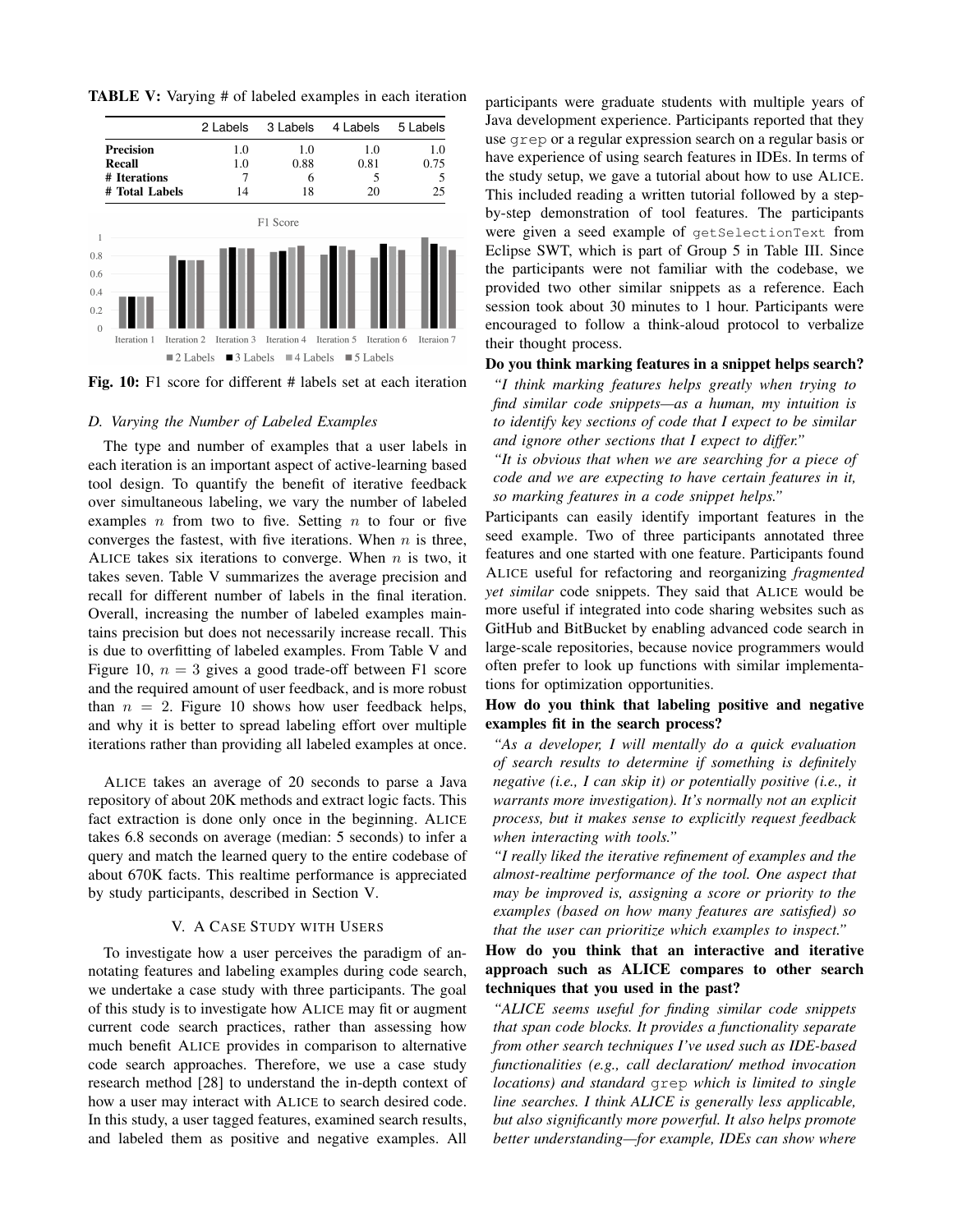TABLE VI: Time taken to label examples in Iteration 1

|        |     | #Examples #Positives | #Negatives Time Taken(s) |
|--------|-----|----------------------|--------------------------|
| User 1 |     |                      |                          |
| User 2 | 437 |                      | 55                       |
| User 3 |     |                      |                          |

# *a method is called from, but ALICE can easily show the context in which that method invocation appears."*

Participants said ALICE was more powerful than standard search tools like grep and built-in search features in IDEs. What do you like or not like about Alice? Overall, participants like the interactive feature, as it allows for refinement and builds on developer understanding. Some participants find the color scheme in ALICE confusing due to the conflict with existing syntax highlighting in Eclipse.

We observe that participants were able to easily recognize the important features in the code example and tag them in the first search iteration. Though participants had little experience with the codebase, they could still distinguish positive and negative examples without much effort. Table VI summarizes the number of examples returned in the first search iteration and the time taken for each user to refine the search. In particular, a user took an average of 35 seconds to inspect each example and categorize it as positive or negative. This indicates that the tool does not require much effort for a user to inspect and label examples.

# VI. COMPARISON

We compare ALICE with an existing interactive code search technique called Critics. We choose Critics as a comparison baseline, since Critics also performs interactive search query refinement [11]. ALICE differs from Critics in two ways. First, in Critics, a user has to manually select code blocks such as an if-statement or a while loop and parameterizes contents, for example, by replacing Foo f=new Foo() to  $T = x + 1$  for  $T = 0$ . Such interaction is time-consuming. To reduce the user burden, ALICE infers a syntactic pattern such as "an if-statement with a condition .\*!=null inside a while loop" from positive and negative methods. Second, Critics identifies similar code via tree matching, while ALICE abstracts source code to logic facts and identifies similar code via ILP.

We run ALICE on the public data set obtained from Critics's website.<sup>2</sup> Table VII summarizes the results of Critics vs. ALICE. In six out of seven cases, ALICE achieves the same or better precision and recall with fewer iterations to converge, compared to Critics. In ID 4, ALICE has low precision because the expected code contains a switch statement, which is currently not extracted by ALICE as a logic fact. Extending current logic predicates to support more syntactic constructs remain as future work.

# VII. DISCUSSION

Noisy Oracle. The simulation in Section IV assumes that a user makes no mistakes when labeling examples. However,

|  |  | <b>TABLE VII:</b> Comparison Against Critics |  |  |
|--|--|----------------------------------------------|--|--|
|--|--|----------------------------------------------|--|--|

|               |           | Alice  |                   | Critics   |        |                   |  |
|---------------|-----------|--------|-------------------|-----------|--------|-------------------|--|
| Critics<br>ID | Precision | Recall | <b>Iterations</b> | Precision | Recall | <b>Iterations</b> |  |
|               | 1.0       | 1.0    | 2                 | 1.0       | 1.0    | 4                 |  |
| 2             | 1.0       | 1.0    | $\overline{2}$    | 1.0       | 0.9    | 6                 |  |
| 3             | 1.0       | 1.0    |                   | 1.0       | 0.88   | 6                 |  |
| 4             | 0.0       | 1.0    |                   | 1.0       | 1.0    | $\Omega$          |  |
| 5             | 1.0       | 1.0    | 3                 | 1.0       | 1.0    |                   |  |
| 6             | 1.0       | 1.0    | 3                 | 1.0       | 1.0    | 4                 |  |
| 7             | 1.0       | 1.0    | 3                 | 1.0       | 0.33   | 3                 |  |
| Average       | 0.86      | 1.0    | 2.1               | 1.0       | 0.87   | 4.3               |  |

TABLE VIII: Sensitivity of ALICE to labeling errors.

|                      | <b>Error Rates</b> |      |                |  |
|----------------------|--------------------|------|----------------|--|
|                      | 10%                | 20%  | 40%            |  |
| <b>Precision</b>     | 1.0                | 1.0  | 1 <sub>0</sub> |  |
| Recall               | 0.95               | 0.90 | 0.93           |  |
| % Inconsistent Cases | 33%                | 60%  | 54%            |  |

it is possible that a real user may label a positive example as negative, or even provide an inconsistent set of labels. We investigate how resilient ALICE is to labeling mistakes and how quickly ALICE can inform the user of such inconsistencies. We mutate our automated oracle with an error rate of 10%, 20%, and 40%. Each of the 14 groups from the first dataset is run five times (70 trials) with different annotations, labels, and errors. In many cases, ALICE reports inconsistencies in user labeling and provides immediate feedback on the infeasibility of specializing queries (33% to 60%). When ALICE does not find any inconsistencies, ALICE behaves robustly with respect to errors, eventually reaching 100% precision. Table VIII summarizes the results.

Threats to Validity. Regarding internal validity, the effectiveness of different inductive biases may depend on the extent and nature of code cloning in a codebase. For example, when there are many code clones with similar nested code structures (while and if statements), the nested structure may perform better than other inductive biases. The current simulation experiment is run on ALICE by choosing one seed example from each group, by randomly selecting annotations from the selected seed, and by labeling a randomly chosen subset of returned results. To mitigate the impact of random selection, we repeat ten runs and report the average numbers. In terms of external validity, we assume that any user could easily annotate features and label examples. However, it is likely that a novice programmer might find it hard to identify important features. To mitigate this threat to validity, as future work, we will investigate the impact of different expertise levels.

Limitations and Future Work. Currently, we generate facts based on structural and intra-procedural control flow properties. Other types of analysis such as dataflow analysis or aliasing analysis could be used in identifying similar snippets. In addition, the query language itself can be extended to make it easier to capture the properties of desired code. For example, by introducing negations in the query language,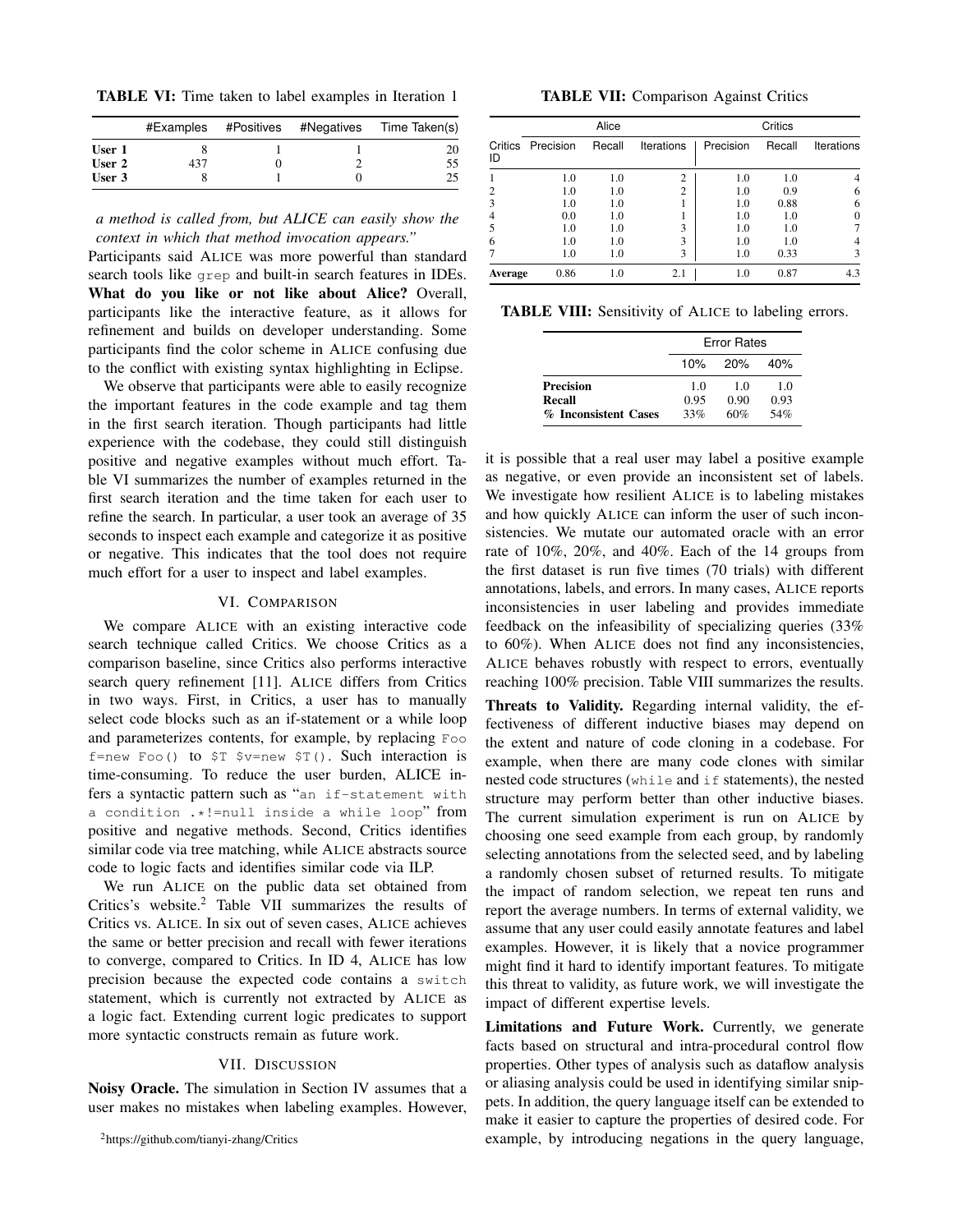a user can specify atoms that should not be included. There could be specializations that strictly require negations. However, in our experiments, empirically, we are always able to find a pattern without negations. As mentioned in Section III-D, our learning process is monotonic and to learn a different query, a user may need to start over. To overcome this, we may need backtracking and investigate new search algorithms that generalize and specialize the query in a different way.

## VIII. RELATED WORK

Code Search and Clone Detection. Different code search techniques and tools have been proposed to retrieve code examples from a large corpus of data [29]–[34]. The most popular search approaches are based on text, regular expressions, constraints [35], and natural language [31, 36]–[38]. Exemplar [39] takes a natural language query as input and uses information retrieval and program analysis techniques to identify relevant code. Wang et al. propose a dependencebased code search technique that matches a given pattern against system dependence graphs [5]. XSnippet [30] allows a user to search based on object instantiation using type hierarchy information from a given example. ALICE differs from these search techniques in two ways. First, ALICE allows a user to tag important features to construct an initial query. Second, ALICE uses active learning to iteratively refine a query by leveraging positive vs. negative labels.

ALICE is fundamentally different from clone detectors [40]–[44] in two ways. First, while clone detectors use a given internal representation such as a token string and a given similarity threshold to search for similar code, ALICE infers the commonality between positive examples, encodes them as a search template, and uses negative examples to decide what not to include in the template. Second, ALICE presents the search template as a logic query to a user, while clone detectors do not infer nor show a template to a user. Logic-Programming-Based Techniques. JQuery is a code browsing tool [45] based on a logic query language. Users can interactively search by either typing a query in the UI or selecting a predefined template query. Hajiyev et al. present an efficient and scalable code querying tool [46] that allows programmers to explore the relation between different parts of a codebase. A number of techniques use logic programming as an abstraction for detecting code smells [47]–[49]. Many program analysis techniques abstract programs as logic facts and use Datalog rules, including pointer and call-graph analyses [50, 51], concurrency analyses [52, 53], datarace detection [54], security analyses [55], etc. Apposcopy [56] is a semantics-based Android malware detector, where a user provides a malware signature in Datalog. While ALICE and this line of research both use logic programs as an underlying representation, ALICE does not expect a user to know how to write a logic query nor requires having a set of pre-defined query templates. Instead, ALICE allows the user to interactively and incrementally build a search query using active ILP.

Interactive Synthesis. Some program synthesis techniques use input-output examples to infer a program and interactively refine its output [57, 58]. For instance, CodeHint [58] is a dynamic code synthesis tool that uses runtime traces, a partial program sketch specification, and a probabilistic model to generate candidate expressions. Interactive disambiguation interfaces [59, 60] aim to improve the accuracy of programming-by-example systems. ALICE is similar to these in leveraging *interactivity*, but these do not target code search, do not use ILP, and do not assess the impact of iterative labeling and annotations.

Machine Learning. Active learning is often used when unlabeled data may be abundant or easy to come by, but training labels are difficult, time-consuming, or expensive to obtain [24, 61]. An active learner may pose questions, usually in the form of unlabeled data instances to be labeled by an "oracle" (e.g., a human annotator). LOGAN-H is an ILP-based active learning approach [62]. It learns clauses by either asking the oracle to label examples (membership queries) or to answer an equivalence query. Such oracles were first proposed by Angluin in the query-based learning formalism [63]. Other approaches to inductive logic programming and relational learning are surveyed in De Raedt [13]. Alrajeh et al. integrate model checking and inductive learning to infer requirement specifications [18]. Other applications of ILP to software engineering include the work of Cohen [16, 64], to learn logical specifications from concrete program behavior. Because ultimately our approach is not concerned with finding the right hypothesis, and only with retrieving the right code examples, it can also be thought of as a transductive learning problem [65, 66].

# IX. CONCLUSION

ALICE is the first approach that embodies the paradigm of active learning in the context of code search. Its algorithm is designed to leverage partial incremental feedback through tagging and labelling. ALICE demonstrates realtime performance in constructing a new search query. Study participants resonate with ALICE's *interactive* approach and find it easy to describe a desired code pattern without much effort. Extensive simulation shows that leveraging both positive and negative labels together can help achieve high precision and recall. Tagging features is also necessary for minimizing the size of initial search space. Our experimental results justify the design choice of ALICE, indicating that *interactivity* pays off—labeling a few in a spread out fashion is more effective than labeling many at a time.

## ACKNOWLEDGMENT

Thanks to anonymous participants from the University of California, Los Angeles for their participation in the user study and to anonymous reviewers for their valuable feedback. This work is supported by NSF grants CCF-1764077, CCF-1527923, CCF-1460325, CCF-1837129, CCF-1723773, IIS-1633857, ONR grant N00014- 18-1-2037, DARPA grant N66001-17-2-4032 and an Intel CAPA grant.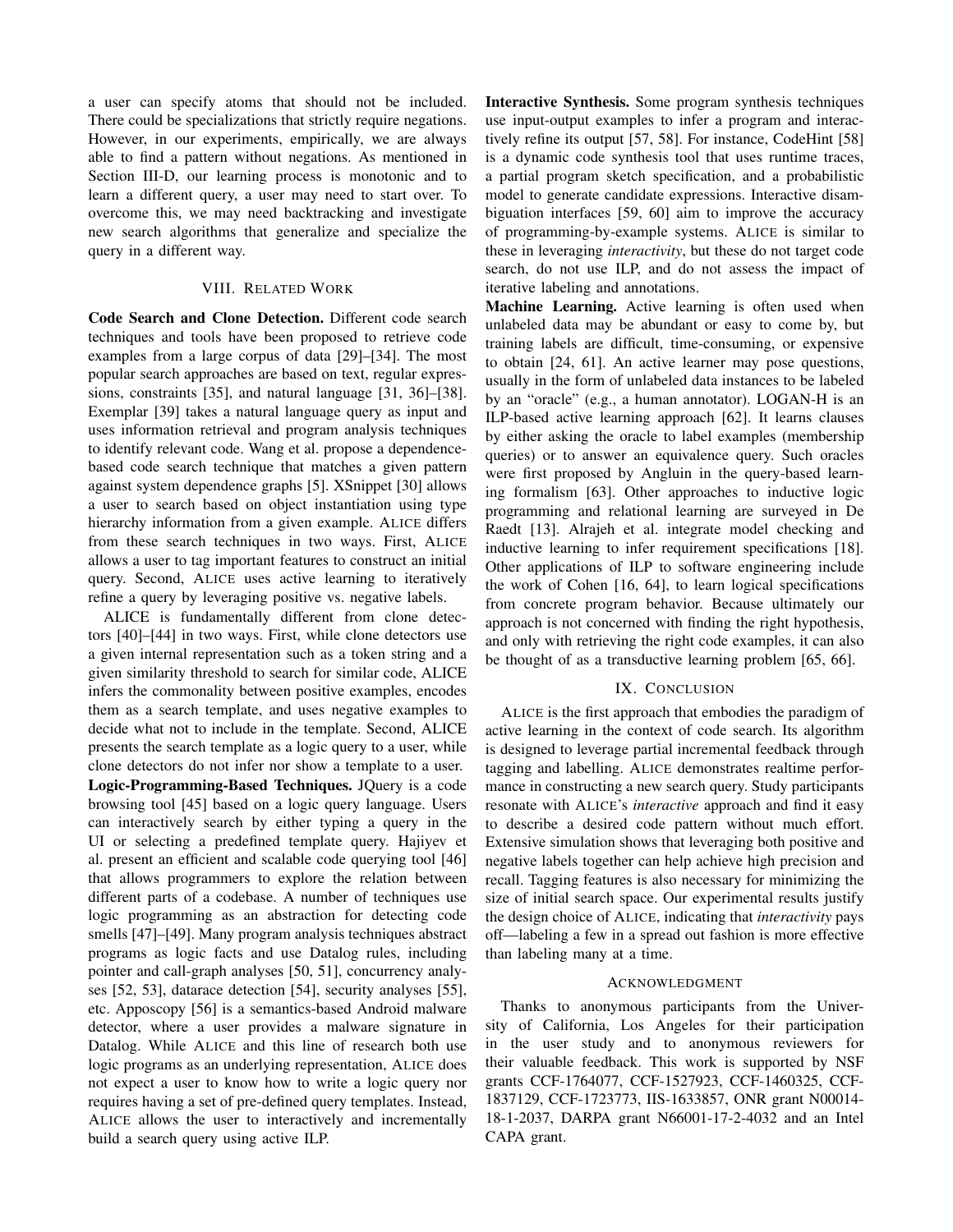#### **REFERENCES**

- [1] S. Kim, K. Pan, and E. Whitehead Jr, "Memories of bug fixes," in *Proceedings of the 14th ACM SIGSOFT international symposium on Foundations of software engineering*. ACM, 2006, pp. 35–45.
- [2] T. T. Nguyen, H. A. Nguyen, N. H. Pham, J. Al-Kofahi, and T. N. Nguyen, "Recurring bug fixes in object-oriented programs," in *Software Engineering, 2010 ACM/IEEE 32nd International Conference on*, vol. 1. IEEE, 2010, pp. 315–324.
- [3] J. Park, M. Kim, B. Ray, and D.-H. Bae, "An empirical study of supplementary bug fixes," in *Proceedings of the 9th IEEE Working Conference on Mining Software Repositories*. IEEE Press, 2012, pp. 40–49.
- [4] J. R. Cordy, "The txl source transformation language," *Science of Computer Programming*, vol. 61, no. 3, pp. 190–210, 2006.
- [5] X. Wang, D. Lo, J. Cheng, L. Zhang, H. Mei, and J. X. Yu, "Matching dependence-related queries in the system dependence graph," in *Proceedings of the IEEE/ACM international conference on Automated software engineering*. ACM, 2010, pp. 457–466.
- [6] J. Andersen and J. L. Lawall, "Generic patch inference," *Automated software engineering*, vol. 17, no. 2, pp. 119–148, 2010.
- [7] N. H. Pham, T. T. Nguyen, H. A. Nguyen, and T. N. Nguyen, "Detection of recurring software vulnerabilities," in *Proceedings of the IEEE/ACM international conference on Automated software engineering*. ACM, 2010, pp. 447–456.
- [8] N. Meng, M. Kim, and K. S. McKinley, "Systematic editing: generating program transformations from an example," *ACM SIGPLAN Notices*, vol. 46, no. 6, pp. 329–342, 2011.
- [9] ——, "Lase: locating and applying systematic edits by learning from examples," in *Proceedings of the 2013 International Conference on Software Engineering*. IEEE Press, 2013, pp. 502–511.
- [10] R. Rolim, G. Soares, L. D'Antoni, O. Polozov, S. Gulwani, R. Gheyi, R. Suzuki, and B. Hartmann, "Learning syntactic program transformations from examples," in *Proceedings of the 39th International Conference on Software Engineering*. IEEE Press, 2017, pp. 404– 415.
- [11] T. Zhang, M. Song, J. Pinedo, and M. Kim, "Interactive code review for systematic changes," in *Proceedings of the 37th International Conference on Software Engineering-Volume 1*. IEEE Press, 2015, pp. 111–122.
- [12] S. Muggleton and L. De Raedt, "Inductive logic programming: Theory and methods," *The Journal of Logic Programming*, vol. 19, pp. 629– 679, 1994.
- [13] L. D. Raedt, *Logical and relational learning*, ser. Cognitive Technologies. Springer, 2008. [Online]. Available: https://doi.org/ 10.1007/978-3-540-68856-3
- [14] S. Haykin, *Neural Networks: A Comprehensive Foundation (3rd Edition)*. Upper Saddle River, NJ, USA: Prentice-Hall, Inc., 2007.
- [15] S. Muggleton, C. Feng *et al.*, *Efficient induction of logic programs*. Citeseer, 1990.
- [16] W. W. Cohen, "Recovering software specifications with inductive logic programming," in *AAAI*, vol. 94, 1994, pp. 1–4.
- [17] I. Bratko and M. Grobelnik, "Inductive learning applied to program construction and verification," 1993.
- [18] D. Alrajeh, J. Kramer, A. Russo, and S. Uchitel, "Elaborating requirements using model checking and inductive learning," *IEEE Transactions on Software Engineering*, vol. 39, no. 3, pp. 361–383, 2013.
- [19] J. Starke, C. Luce, and J. Sillito, "Working with search results," in *Search-Driven Development-Users, Infrastructure, Tools and Evaluation, 2009. SUITE'09. ICSE Workshop on*. IEEE, 2009, pp. 53–56.
- [20] M. B. S. Ahmad and A. Cheung, "Automatically leveraging mapreduce frameworks for data-intensive applications," in *Proceedings of the 2018 International Conference on Management of Data*. ACM, 2018, pp. 1205–1220.
- [21] ——, "Leveraging parallel data processing frameworks with verified lifting," *arXiv preprint arXiv:1611.07623*, 2016.
- [22] J. Brandt, P. J. Guo, J. Lewenstein, M. Dontcheva, and S. R. Klemmer, "Two studies of opportunistic programming: interleaving web foraging, learning, and writing code," in *Proceedings of the SIGCHI Conference on Human Factors in Computing Systems*. ACM, 2009, pp. 1589–1598.
- [23] E. Duala-Ekoko and M. P. Robillard, "Asking and answering questions" about unfamiliar apis: An exploratory study," in *Proceedings of the*

*34th International Conference on Software Engineering*. IEEE Press, 2012, pp. 266–276.

- [24] B. Settles, "Active learning," *Synthesis Lectures on Artificial Intelligence and Machine Learning*, vol. 6, no. 1, pp. 1–114, 2012.
- [25] L. De Raedt, *Logical and relational learning*. Springer Science & Business Media, 2008.
- [26] P. A. Flach, "Simply logical intelligent reasoning by example," 1994.
- [27] V. S. Costa, R. Rocha, and L. Damas, "The yap prolog system," *Theory and Practice of Logic Programming*, vol. 12, no. 1-2, pp. 5–34, 2012.
- [28] R. K. Yin, *Case Study Research: Design and Methods (Applied Social Research Methods)*, fourth edition. ed. Sage Publications, 2008.
- [29] R. Holmes and G. C. Murphy, "Using structural context to recommend source code examples," in *ICSE '05: Proceedings of the 27th International Conference on Software Engineering*. New York, NY, USA: ACM Press, 2005, pp. 117–125.
- [30] N. Sahavechaphan and K. Claypool, "Xsnippet: Mining for sample code," *ACM Sigplan Notices*, vol. 41, no. 10, pp. 413–430, 2006.
- [31] C. McMillan, M. Grechanik, D. Poshyvanyk, Q. Xie, and C. Fu, "Portfolio: finding relevant functions and their usage," in *Proceedings of the 33rd International Conference on Software Engineering*. ACM, 2011, pp. 111–120.
- [32] S. Thummalapenta and T. Xie, "Parseweb: a programmer assistant for reusing open source code on the web," in *Proceedings of the twentysecond IEEE/ACM international conference on Automated software engineering*. ACM, 2007, pp. 204–213.
- [33] J. Brandt, M. Dontcheva, M. Weskamp, and S. R. Klemmer, "Example-centric programming: integrating web search into the development environment," in *Proceedings of the SIGCHI Conference on Human Factors in Computing Systems*. ACM, 2010, pp. 513–522.
- [34] L. Ponzanelli, G. Bavota, M. Di Penta, R. Oliveto, and M. Lanza, "Mining stackoverflow to turn the ide into a self-confident programming prompter," in *Proceedings of the 11th Working Conference on Mining Software Repositories*. ACM, 2014, pp. 102–111.
- [35] K. T. Stolee, S. Elbaum, and D. Dobos, "Solving the search for source code," *ACM Transactions on Software Engineering and Methodology (TOSEM)*, vol. 23, no. 3, p. 26, 2014.
- [36] S. Bajracharya, T. Ngo, E. Linstead, Y. Dou, P. Rigor, P. Baldi, and C. Lopes, "Sourcerer: a search engine for open source code supporting structure-based search," in *Companion to the 21st ACM SIGPLAN symposium on Object-oriented programming systems, languages, and applications*. ACM, 2006, pp. 681–682.
- [37] M. White, M. Tufano, C. Vendome, and D. Poshyvanyk, "Deep learning code fragments for code clone detection," in *Proceedings of the 31st IEEE/ACM International Conference on Automated Software Engineering*. ACM, 2016, pp. 87–98.
- [38] X. Gu, H. Zhang, and S. Kim, "Deep code search," in *Proceedings of the 40th International Conference on Software Engineering*. ACM, 2018, pp. 933–944.
- [39] C. McMillan, M. Grechanik, D. Poshyvanyk, C. Fu, and Q. Xie, "Exemplar: A source code search engine for finding highly relevant applications," *IEEE Transactions on Software Engineering*, vol. 38, no. 5, pp. 1069–1087, 2012.
- [40] Z. Li, S. Lu, S. Myagmar, and Y. Zhou, "Cp-miner: A tool for finding copy-paste and related bugs in operating system code." in *OSdi*, vol. 4, no. 19, 2004, pp. 289–302.
- [41] T. Kamiya, S. Kusumoto, and K. Inoue, "Ccfinder: a multilinguistic token-based code clone detection system for large scale source code," *IEEE Transactions on Software Engineering*, vol. 28, no. 7, pp. 654– 670, 2002.
- [42] H. Sajnani, V. Saini, J. Svajlenko, C. K. Roy, and C. V. Lopes, "Sourcerercc: Scaling code clone detection to big-code," in *Software Engineering (ICSE), 2016 IEEE/ACM 38th International Conference on*. IEEE, 2016, pp. 1157–1168.
- [43] L. Jiang, G. Misherghi, Z. Su, and S. Glondu, "Deckard: Scalable and accurate tree-based detection of code clones," in *Proceedings of the 29th International Conference on Software Engineering*, ser. ICSE '07. Washington, DC, USA: IEEE Computer Society, 2007, pp. 96–105. [Online]. Available: http://dx.doi.org/10.1109/ICSE.2007.30
- [44] C. K. Roy and J. R. Cordy, "Nicad: Accurate detection of near-miss intentional clones using flexible pretty-printing and code normalization," in *Program Comprehension, 2008. ICPC 2008. The 16th IEEE International Conference on*. IEEE, 2008, pp. 172–181.